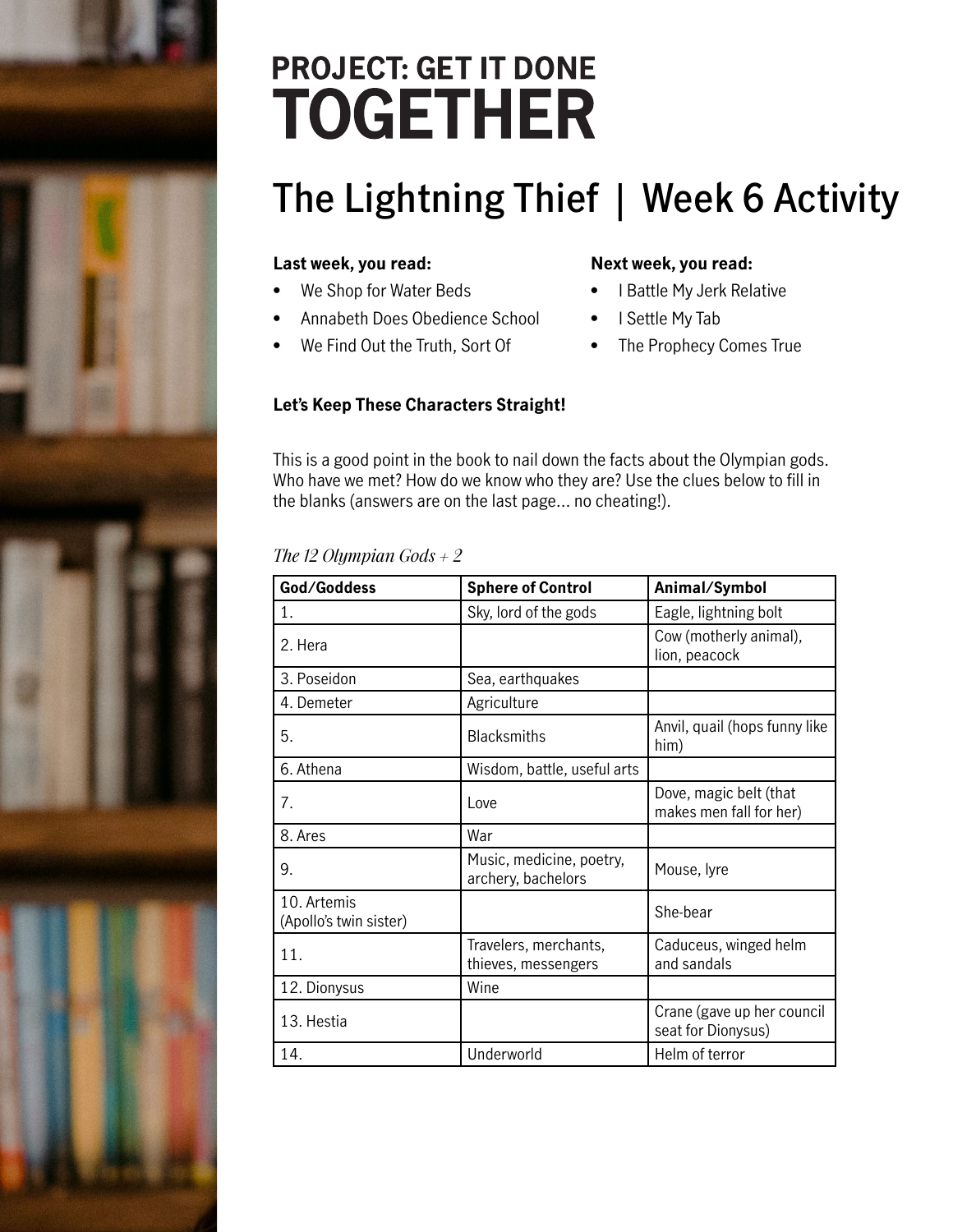## **PROJECT: GET IT DONE TOGETHER**

### **The Lightning Thief | Week 6 Activity**

### **Your New Neighborhood: Elysium**

Look through magazines or the internet for pictures of beautiful houses you'd like to live in. Make a collage of what you image Elysium looks like.